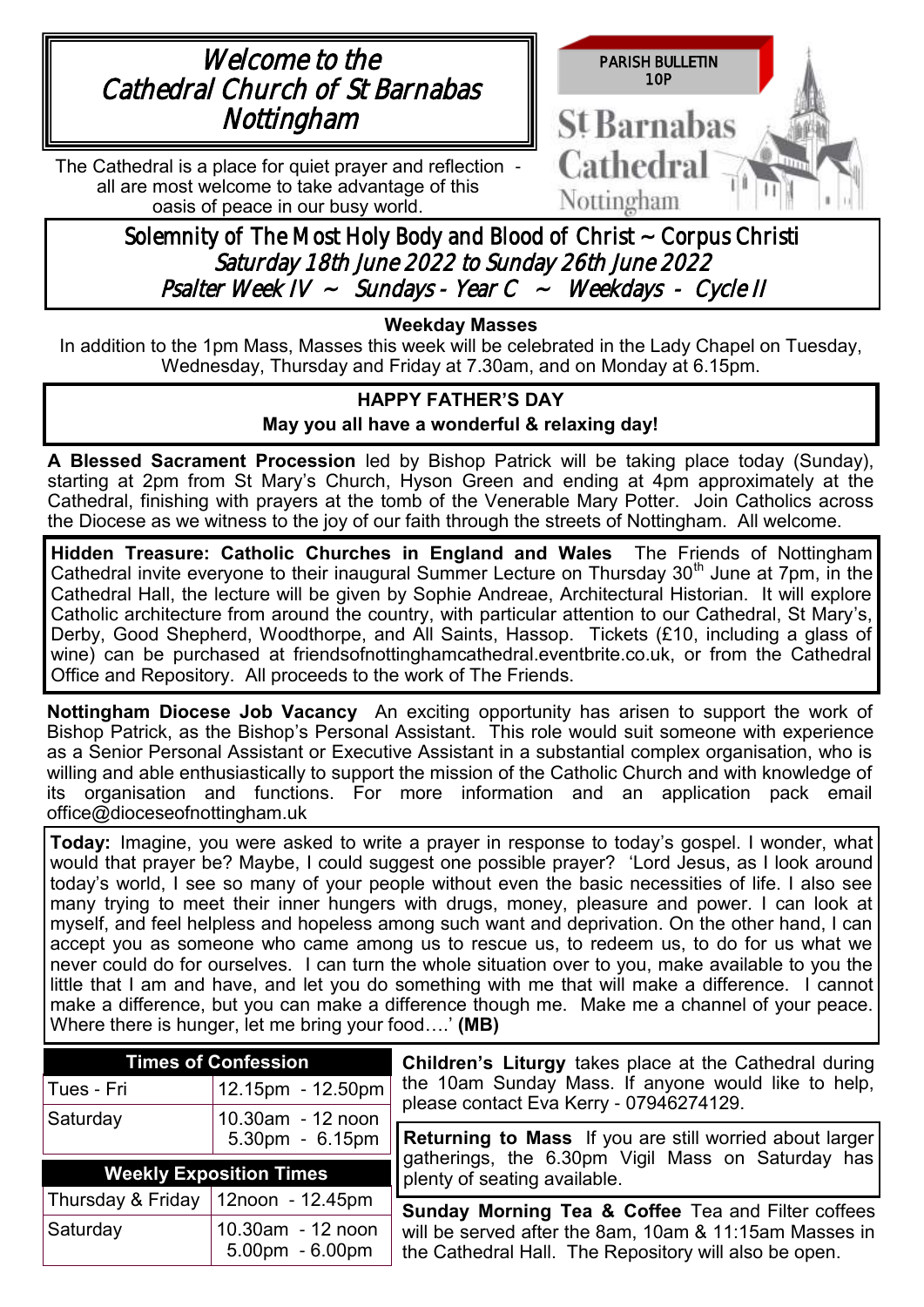#### **This week Masses at the Cathedral will be Celebrated at the following times: All the Masses on main Altar are being streamed and recorded via the Cathedral Streaming Service on the Cathedral website: stbarnabascathedral.org.uk**

| Saturday  |                               |         |                                                              |  |
|-----------|-------------------------------|---------|--------------------------------------------------------------|--|
| 18th June | Vigil                         | 6.30pm  | <b>MMCH</b>                                                  |  |
| Sunday    | Solemnity of the Most Holy    | 8am     | The People of the Parish                                     |  |
| 19th June | Body and Blood of Christ      | 10am    | James - Get Well                                             |  |
|           |                               | 11.15am | Monsignor Forde                                              |  |
|           |                               | 4pm     | Prayers at the Tomb of the<br>Venerable Mary Potter, LCM     |  |
|           |                               | 6pm     | For Una, Tom and John RIP                                    |  |
| Monday    | Feria or                      | 1pm     | Martin and Phil ~ 50th Wedding Anniversary                   |  |
| 20th June | Saint Alban                   | 6.15pm  | Tishan and Chathumalee ~<br><b>First Wedding Anniversary</b> |  |
| Tuesday   | Saint Aloysius Gonzaga        | 7.30am  | Private Intention                                            |  |
| 21st June |                               | 1pm     | Yvonne Rowbottom RIP                                         |  |
| Wednesday | Feast of Saints John Fisher   | 7.30am  | Maureen Riley RIP (Anniversary)                              |  |
| 22nd June | and Thomas More               | 1pm     | Frances Scahill RIP                                          |  |
| Thursday  | Solemnity of the Nativity     | 7.30am  | <b>Holy Souls</b>                                            |  |
| 23rd June | of Saint John the Baptist     | 12noon  | Prayers for the Suffering, Sick and Dying                    |  |
|           |                               | 1pm     | Ida Harrison                                                 |  |
| Friday    | Solemnity of the              | 7.30am  | Special Intention                                            |  |
| 24th June | Most Sacred Heart of Jesus    | 1pm     | Ernestine Chin RIP (Anniversary)                             |  |
| Saturday  | The Immaculate Heart          | 9.15am  | Prayers for Vocations                                        |  |
| 25th June | of the Blessed Virgin Mary    | 10am    | Chris ~ Get Well                                             |  |
|           | Vigil                         | 6.30pm  | Arthur and Jenny Phipps RIP                                  |  |
| Sunday    | Thirteenth Sunday of the Year | 8am     | Patrick Cassidy RIP                                          |  |
| 26th June |                               | 10am    | Chris and Jane Dixon of Whitby<br>50th Wedding Anniversary   |  |
|           |                               | 11.15am | <b>Richard Harrison RIP</b>                                  |  |
|           |                               | 6pm     | The People of the Parish                                     |  |

**Baptism** The next Baptism Course is due to take place in the Cathedral Hall on Saturday 9th July from 11am to 1pm. *(Please note the change of date).* Please complete a Baptism Application Form, available on our website, or at the back of the Cathedral, and return it to Cathedral House.

**Prayers for the Suffering, Sick and Dying** in the Blessed Sacrament Chapel on Thursdays at 12noon. The Prayers are led by the Associates/Affiliates of the Little Company of Mary.

**The Universe Catholic Weekly** is thrilled to announce that they have launched their new online newspaper. Order your Digital 4 weeks FREE trial supply by calling Michelle on 0743 661 7650 or email: [michelle.jones@universecatholicweekly.co.uk](mailto:michelle.jones@universecatholicweekly.co.uk)

**Second Collection this weekend** in respect of Day For Life.

**Second Collection next weekend** in respect of Peter's Pence.

| Parish Finances Last Week                                                                                 |                                | Loose Plate $E$ 1,273.87           | <b>Prayers For</b><br><b>Vocations</b>                            |
|-----------------------------------------------------------------------------------------------------------|--------------------------------|------------------------------------|-------------------------------------------------------------------|
| Thank you for your generosity to the work<br>of the Church!<br>In your Will, please remember your Church. | Envelopes<br>S/Orders<br>Total | 493.50<br>£ 1,015.20<br>£ 2,782.57 | Saturday morning in<br>the Blessed Sacrament<br>Chapel at 9.15am. |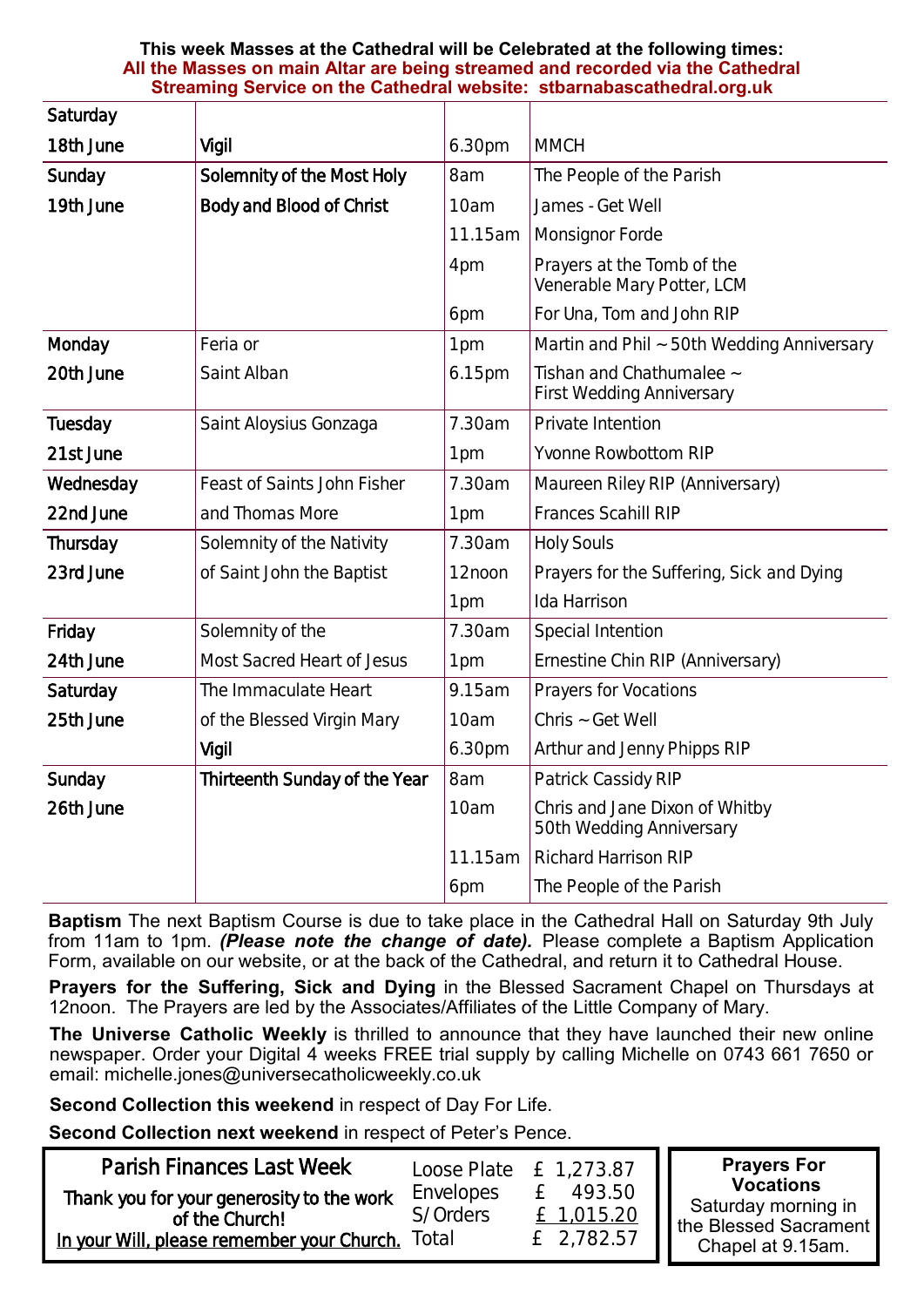**Parish Party** Many thanks to all those who supported the Garden Party last weekend. We have had lots of lovely comments. Thank you. Thanks also to all those who behind the scenes worked so very hard. It was lovely to see so many people working, mixing and pulling together. A job well done. Thank you. (MB)

**Congratulations** to Fr John McCay who celebrates 40 years of Priesthood this weekend. Fr John is currently assistant priest in West Bridgford and prison chaplain in several prisons. He will be Assistant Priest at the Cathedral from September.

**Neil Page** Please continue to remember in your prayers Neil our Organist, who is still poorly in hospital, but has started to make good progress. If anyone would like to send Neil a card, please drop it into Cathedral House, and we will ensure that it gets to him. Alternatively, send him an email to the address on the back page of this newsletter, he would love to hear from you. His family are very grateful and taken comfort from the prayers, support and kind words that have been offered during this stressful time.

**Synod Prayer** Following the Synod Meeting on the 9th June, it has been requested that we continue to pray the Synod prayer during the Prayers of the Faithful, for the foreseeable future.

**Mass in Extraordinary Form** For those who are interested, the monthly old rite Latin Mass will resume on the third Wednesday of each month beginning on 20th July at 6.15pm. All welcome.

**Wedding** Please remember in your prayers Connor McCormack and Katherine Lagman who were married this weekend. May their lives together be blessed with happiness and peace.

**Events for Families this June** To celebrate the World Meeting of Families, the Diocese has organised: a talk on Tuesday 21<sup>st</sup> June at 8pm: 'Parenting as a Way to Sainthood: What We Can *Learn from Ss Louis and Zelie Martin';* exploring the lives St Therese of Lisieux's parents and how we grow in faith as a family. A second talk is on Thursday 23rd at 8pm '*Evangelising your Children'*; looking at how to pass the faith on to your children. Thirdly, on Saturday 25<sup>th</sup> at 4pm, there will be a Diocesan Mass for Families followed by BBQ and Social Gathering at Our Lady of Lincoln Church, Lincoln. To register for any of the three events visit www.dioceseofnottingham.uk/events.

**Becoming a Catholic** We are now looking ahead to this coming autumn's Journey of Faith Programme and invite any adult non-Catholic or non-Christian, or Catholic adult who has not received the Sacraments, or is interested knowing more about the Catholic Church and perhaps becoming a member, to contact a member of the Clergy.

**RCIC** We are also looking ahead to the start of the RCIC (Rite of Christian Initiation for Children). The RCIC is a program for children age 7 to 15 years who have not been baptised and is open to both parishioners and non-parishioners who wish to prepare for the Sacraments. Whether your family is just entering the church, is returning after time away, have decided as a family to delay the children's sacramental preparation, or any other circumstance, all are welcome. Please contact the Cathedral Office for more information.

**Diocesan e-news** The first edition of the brand new 'Diocesan e-news' is on the horizon, sign up to make sure you don't miss it. It only takes 60 seconds! Register via dioceseofnottingham.uk/news/ mailinglist, by emailing naomi.roberts@dioceseofnottingham.uk

**Grapevine:** The essential bulletin for missionary disciples. For the latest edition detailing upcoming online events, visit the Diocesan website - dioceseofnottingham.uk under the heading 'Whats On'.

**Emmanuel House Donation** At the Platinum Jubilee Celebration 'Happy and Glorious a collection for Emmanuel House took place. We are happy to confirm that  $£1,000.00$  was collected and a cheque in this sum has been sent to Emmanuel House, which will help them to continue to provide much needed support and services to the homeless and vulnerably housed people in Nottingham.

**Nottingham Citizens** 'If you attended our Parish Party you may have met Pete Rogers, Community Organiser for *Nottingham Citizens* - a social justice alliance that we at St Barnabas are long standing members of. Citizens are currently campaigning around Fair Work, Mental Health and Anti-Racism and there are many opportunities for you to be a part of this vital work. To find out more and register for up-coming training and events, head to [linktr.ee/nottinghamcitizens.](http://linktr.ee/nottinghamcitizens) Upcoming dates: Nottingham Citizens Summer Assembly on Thursday 7th July, 5.30pm-7.30pm, Djanogly City Academy. 'How to make change' - and introduction to community organising (free training). Saturday  $9<sup>th</sup>$  July, 9.30am-4.30pm, Holy Trinity Lenton. For more information contact: [pete.rogers@nottinghamcitizens.org](mailto:pete.rogers@nottinghamcitizens.org) / 07376009949.